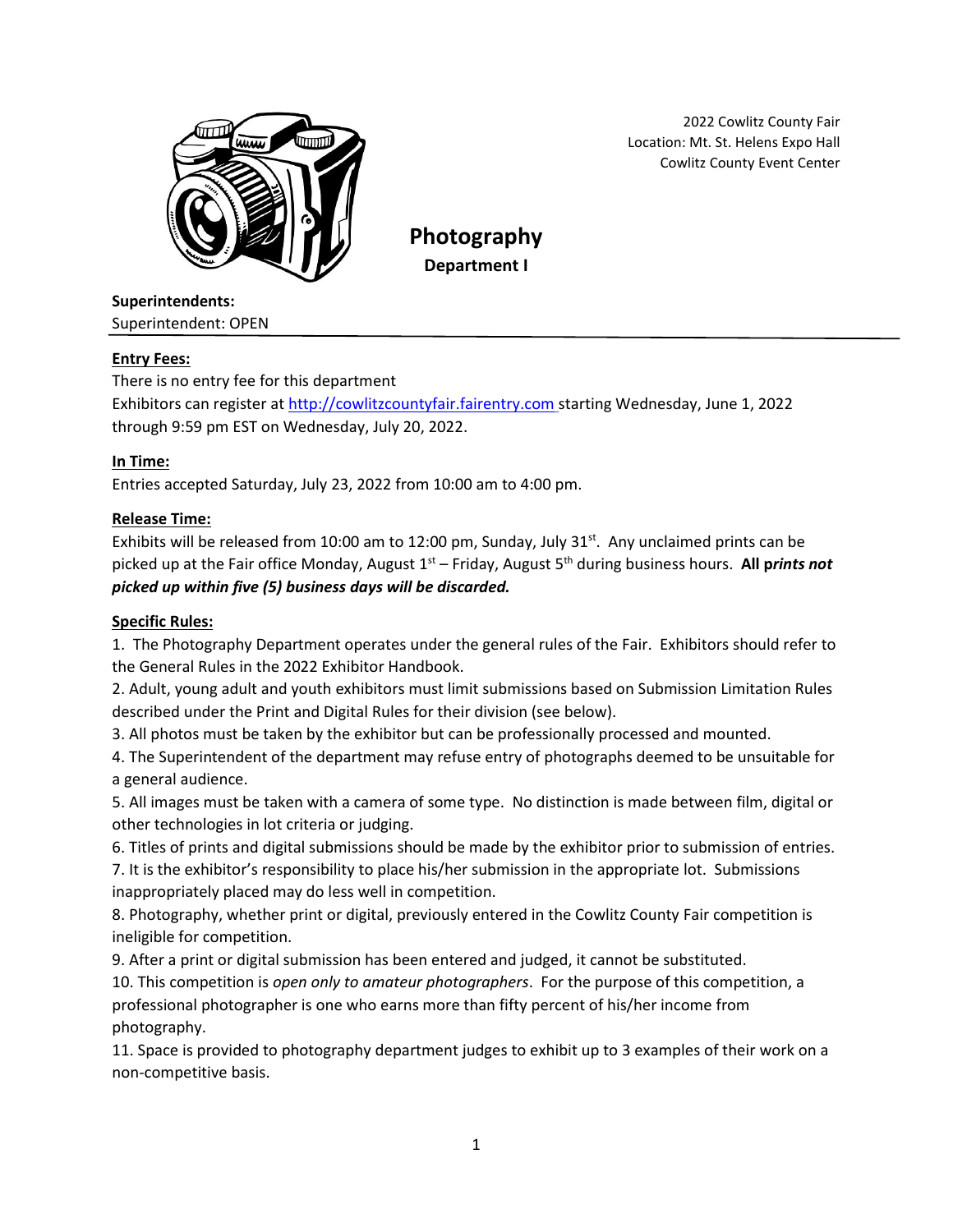12. It is the exhibitor's responsibility to pick up their exhibits on the dates and times listed above. Uncollected exhibits will be discarded.

13. It is the exhibitor's responsibility to read and understand these rules.

#### **Print Rules:**

1. Prints must be mounted on mat board, foam-core board or cardstock. Framed photos are not accepted. **EXCEPTION:** Youth and young adults can submit unmounted prints.

2. Smallest acceptable print (any shape) must contain 80 square inches of picture area, exclusive of border or mat. A rectangular print of 8 X 10 inches and an oval print of 9 ½ X 12 inches equal 80 square inches.

3. Largest acceptable print size is 16 X 20 inches.

4. Identification: Print Name, Address, Title, Division and Lot number on the back of each submission. Any printing on the front of the photo must be covered or made illegible.

5. Titles: Every print should have a title for identification in judging. Please individualize your title in order to distinguish it from other titles in the exhibit.

6. Exhibition Hanging Labels: A label for each print will be provided at the time of registration and are to be filled out at that time.

7. Submission Limitation Rules: A maximum of three (3) entries per lot, per class.

### **Digital Rules:**

1. All digital submissions must be submitted on a USB drive in jpg format.

2. Each image should be saved as a jpg and named in the following format: Lot, title and maker (Last name, First name). Example: 8\_haystackrock\_smithjoe.

3. On a single sheet of paper, print your name, address, along with the titles and Lot numbers of each submission and submit with your media.

4. Submission Limitation Rules: A maximum of ten (10) entries per class (Color, Monochrome and Digital) and three (3) entries per lot.

5. In the event a digital image is selected as the Best in Show, the Superintendent will arrange with the Photographer to make a print for display.

#### **Show Schedule:**

Monday, July 25, 2022 at 10:00 am – Judging Event (Judges Only – not open to the public)

Wednesday, July 27<sup>th</sup> – Saturday, July 30<sup>th</sup>: All images will be on display. Voting for People's Choice will commence during these event dates. The cut-off for voting for the People's Choice will be Friday, July 29<sup>th</sup> at 9:00 pm.

#### **Premiums:**

Division A: Blue = 30 points Red = 20 points White = 10 points *In each lot in the Adult Divisions, there may be more than one Blue, Red, White, and Honorable Mention ribbon awarded. About thirty percent of entries will receive ribbons.* 

Division B & C: Blue = 10 points Red = 5 points White = 3 points *Awards in the Youth and Young Adult Divisions are based on the Danish System. Under this system, each photo is judged according to its own merits. Each submission is awarded a Blue, Red, White or Honorable Mention ribbon.*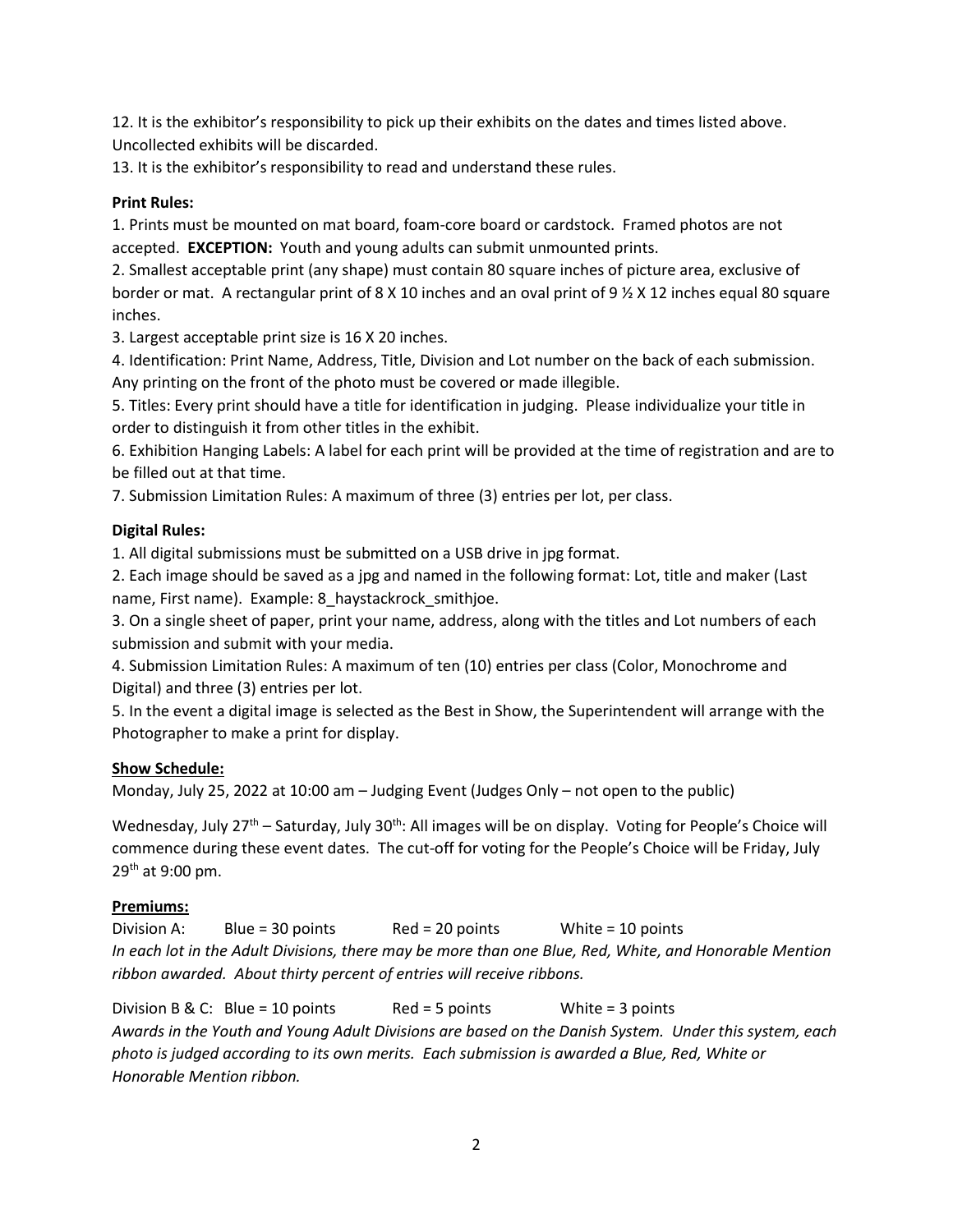#### **Special Awards:**

Divisions A, B & C People's Choice Award – Selected by ballot by visitors to the exhibit Superintendents' Award – Selected by the Superintendent Fair Theme Award – Selected by the Superintendent and based on the best photo depicting the Fair theme. Division A Awards Best in Class - Rosette Best in Show - Rosette Judges' Choice – Rosette Honorable Mention – Ribbon Professional – Ribbon Division B Awards Best in Class – Rosette

#### **Division A: ADULT**

### **Classes:**

1. Monochrome Prints – *Use the Lots Immediately Following –* Maximum of 3 prints per lot

2. Color Prints – *Use the Lots Immediately Following –* Maximum of 3 prints per lot

3. Digital Images – *Use the Lots Immediately Following –* Maximum of 3 prints per lot

### **Lots:**

| <b>LOT</b>                             | <b>Definition</b>                                        |
|----------------------------------------|----------------------------------------------------------|
| <b>Altered Reality</b>                 | Departure from reality, distortion                       |
| Animals/Birds<br>2.                    | Mammals, birds, fish, etc.                               |
| Children/People (Not posed)<br>3.      | Candid photos, capturing moments                         |
| Cityscapes/Architecture<br>4.          | Cities, buildings, bridges, highways                     |
| Flowers/Plant Life<br>5.               | Flowers, shrubs, trees, fungi, etc.                      |
| <b>General Interest</b><br>6.          | Anything that doesn't fit any lot                        |
| Insects/Amphibians/Reptiles<br>7.      | Creepy fliers and crawlies                               |
| Macro<br>8.                            | Close-up, microscopic, droplets, bugs, flowers, feathers |
| 9.<br>Nature Landscape                 | Mountains, lakes, rivers, waterfalls, sunsets, seasons   |
| 10. Children/People/Animals (Portrait) | Formal posed photos of people, children, animals         |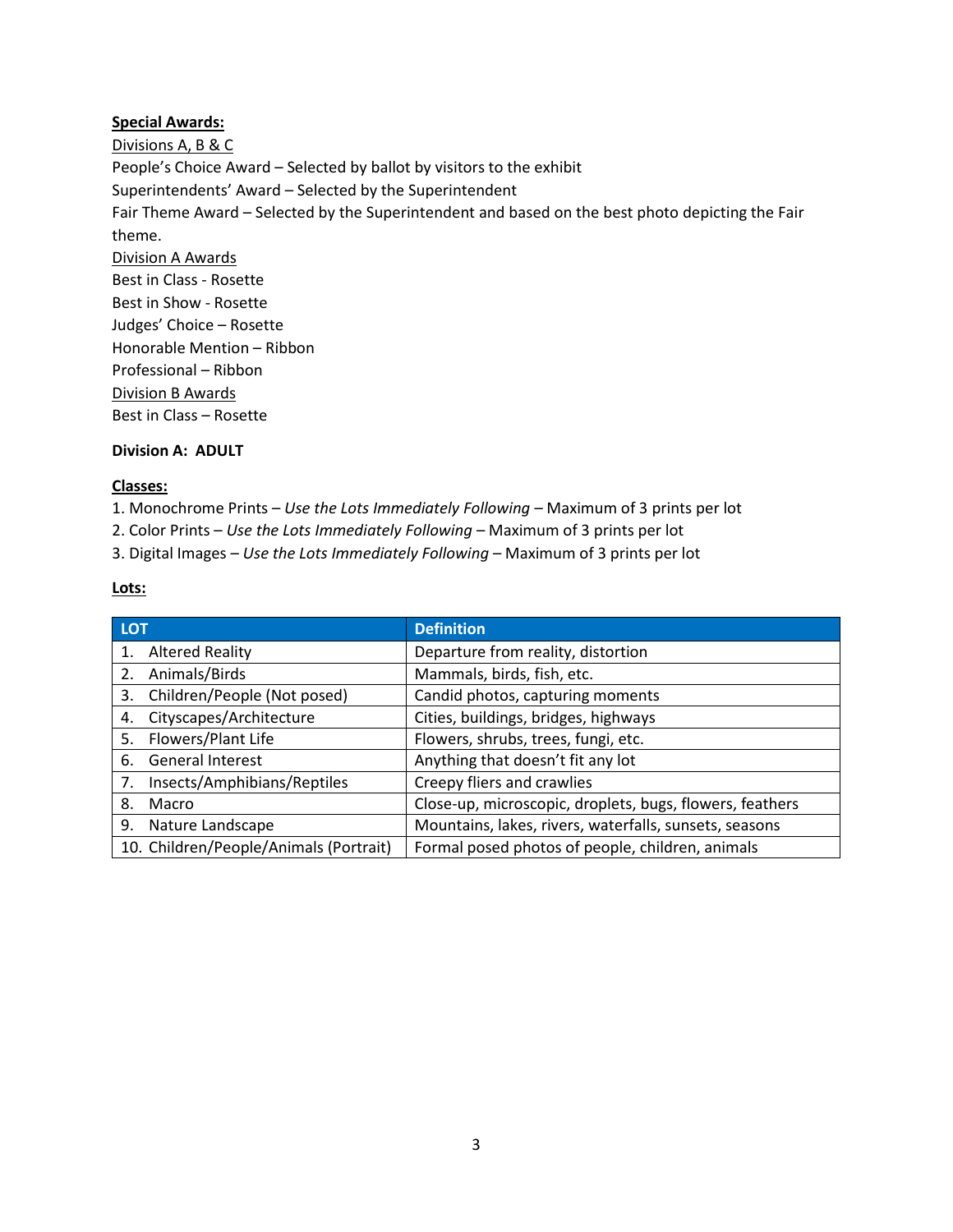## **Division B: YOUNG ADULT** (Age 14 to 19)

A maximum total of 15 images combining any or all of the following classes. *CAN SUBMIT UNMOUNTED IMAGES.*

### **Classes:**

1. Color and Monochrome Prints – *Use the Lots Immediately Following*

2. Digital Images – *Use the Lots Immediately Following*

### **Lots:**

| <b>LOT</b> |                                        | <b>Definition</b>                                        |
|------------|----------------------------------------|----------------------------------------------------------|
| 1.         | <b>Altered Reality</b>                 | Departure from reality, distortion                       |
| 2.         | Animals/Birds                          | Mammals, birds, fish, etc.                               |
| 3.         | Children/People (Not posed)            | Candid photos, capturing moments                         |
| 4.         | Cityscapes/Architecture                | Cities, buildings, bridges, highways                     |
| 5.         | Flowers/Plant Life                     | Flowers, shrubs, trees, fungi, etc.                      |
| 6.         | <b>General Interest</b>                | Anything that doesn't fit any lot                        |
| 7.         | Insects/Amphibians/Reptiles            | Creepy fliers and crawlies                               |
| 8.         | Macro                                  | Close-up, microscopic, droplets, bugs, flowers, feathers |
| 9.         | Nature Landscape                       | Mountains, lakes, rivers, waterfalls, sunsets, seasons   |
|            | 10. Children/People/Animals (Portrait) | Formal posed photos of people, children, animals         |

# **Division C: YOUTH** (Ages 13 and younger)

A maximum total of 15 images combining any or all of the following classes. *CAN SUBMIT UNMOUNTED IMAGES.*

## **Classes:**

- 1. Color and Monochrome Prints *Use the Lots Immediately Following*
- 2. Digital Images *Use the Lots Immediately Following*

#### **Lots:**

| <b>LOT</b> |                                        | <b>Definition</b>                                        |
|------------|----------------------------------------|----------------------------------------------------------|
| 1.         | <b>Altered Reality</b>                 | Departure from reality, distortion                       |
| 2.         | Animals/Birds                          | Mammals, birds, fish, etc.                               |
| 3.         | Children/People (Not posed)            | Candid photos, capturing moments                         |
| 4.         | Cityscapes/Architecture                | Cities, buildings, bridges, highways                     |
| 5.         | Flowers/Plant Life                     | Flowers, shrubs, trees, fungi, etc.                      |
| 6.         | <b>General Interest</b>                | Anything that doesn't fit any lot                        |
| 7.         | Insects/Amphibians/Reptiles            | Creepy fliers and crawlies                               |
| 8.         | Macro                                  | Close-up, microscopic, droplets, bugs, flowers, feathers |
| 9.         | Nature Landscape                       | Mountains, lakes, rivers, waterfalls, sunsets, seasons   |
|            | 10. Children/People/Animals (Portrait) | Formal posed photos of people, children, animals         |